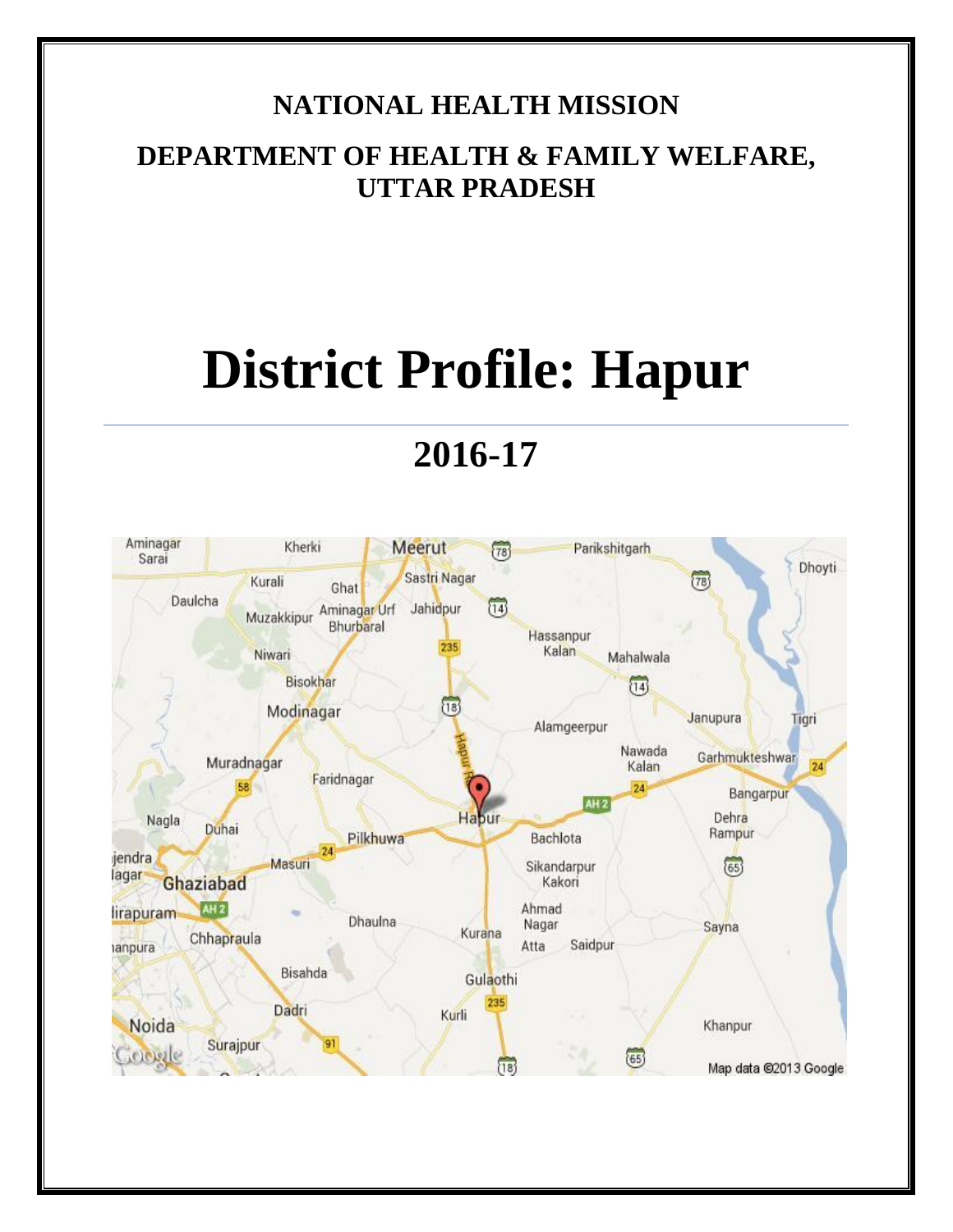### **District Profile:**

|                                                        | <b>Hapur</b> | <b>Uttar Pradesh</b> |
|--------------------------------------------------------|--------------|----------------------|
| Number of Districts (RHS 2014)                         | 01(Block 04) | 75                   |
| Number of Sub District (Tehsil/Taluka etc.)Census 2011 |              | 312                  |
| Number of Villages (RHS 2014)                          | 350          | 106704               |
| Number of District Hospitals (RHS 2014)                | $\theta$     | 160                  |
| Number of Community Health Centres (RHS 2014)          |              | 773                  |
| Number of Primary Health Centres (RHS 2014)            | 23           | 3497                 |
| Number of Sub Centres (RHS 2014)                       | 176          | 20521                |

# **Demographic Profile**

| <b>Indicator</b>                                   | <b>Hapur</b> | <b>Uttar Pradesh</b> |
|----------------------------------------------------|--------------|----------------------|
|                                                    |              |                      |
| Total Population (In Crore) (Census 2011)          | 1281272      | 19.98                |
| Decadal Growth (%) (Census 2001)                   | 41.66        | 20.09                |
| Crude Birth Rate (SRS 2014)                        | 21           | 27.02                |
| Crude Death Rate (SRS 2014)                        | 6.7          | 7.7                  |
| Natural Growth Rate (SRS 2014)                     | 14.3         | 19.5                 |
| Sex Ratio (Census 2011)                            | 863          | 908                  |
| Child Sex Ratio (Census 2011)                      | 850          | 899                  |
| Schedule Caste population (In Crore) (Census 2001) |              | 3.51                 |
| Schedule Tribe population (in crore) (Census 2001) | $\theta$     | 0.11                 |
| Total Literacy Rate (%) (Census 2011)              |              | 69.72                |
| Male Literacy Rate (%) (Census 2011)               | 88.69        | 79.24                |
| Female Literacy Rate (%) (Census 2011)             | 81.42        | 59.26                |

# **Status of Health Indicators**

| Indicators                       | <b>Hapur</b> | <b>Uttar Pradesh</b> |
|----------------------------------|--------------|----------------------|
| <b>Infant Mortality Rate</b>     | 46           | 68                   |
| <b>Maternal Mortality Ratio</b>  | 151          | 258                  |
| <b>Total Fertility Rate</b>      | 2.5          | 3.3                  |
| <b>Under-five Mortality Rate</b> | 59           | 90                   |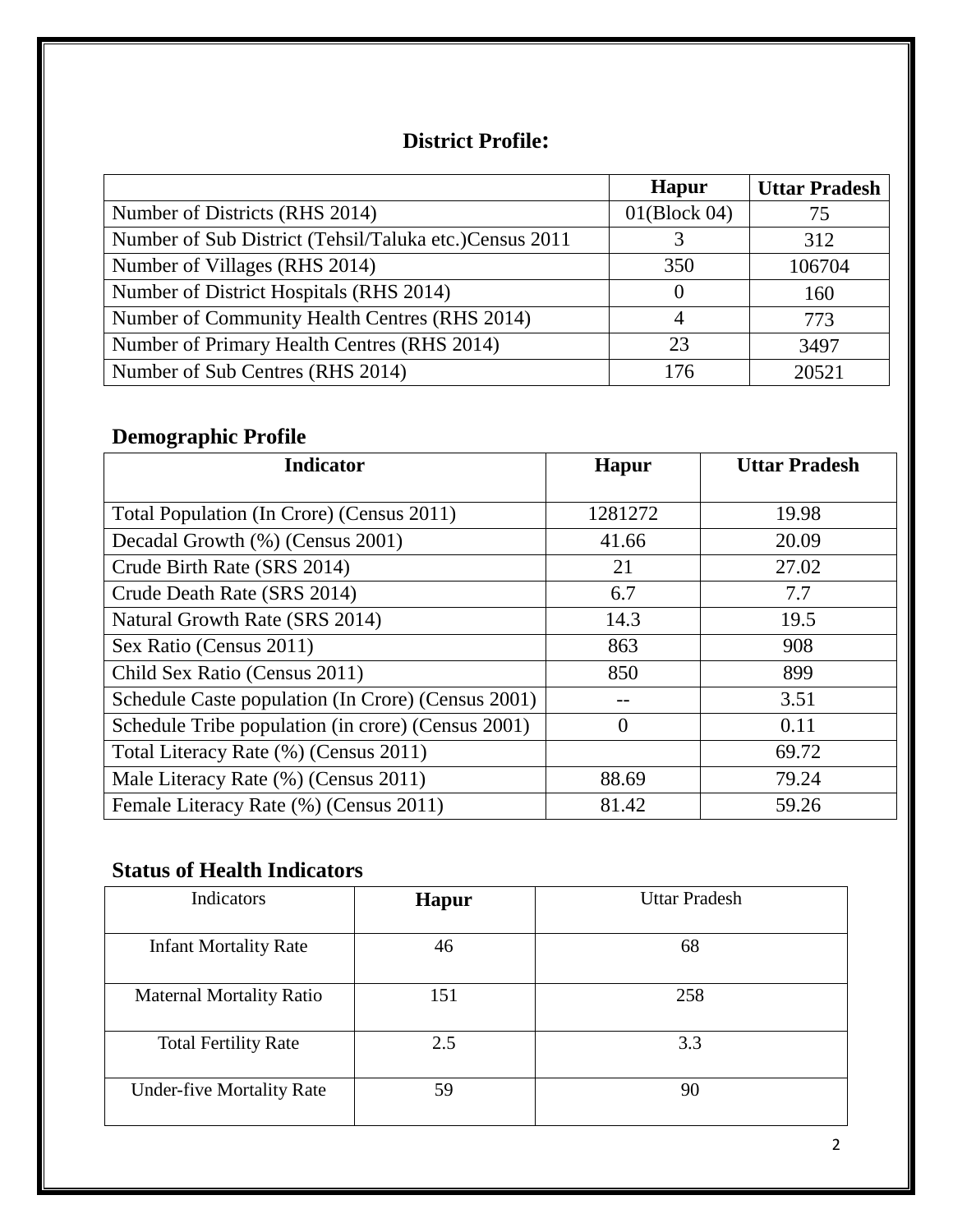|                | <b>Progress under Health Systems Strengthening</b> |  |                                                                                                                                                                                                                             |                                                                                                          |           |             |                             |  |
|----------------|----------------------------------------------------|--|-----------------------------------------------------------------------------------------------------------------------------------------------------------------------------------------------------------------------------|----------------------------------------------------------------------------------------------------------|-----------|-------------|-----------------------------|--|
| SI.<br>No      | <b>Activity</b>                                    |  |                                                                                                                                                                                                                             | <b>Status</b>                                                                                            |           |             |                             |  |
| $\mathbf{1}$   | 24x7 PHCs                                          |  | Out of 23 only 01 PHCs are functioning on 24x7 basis.                                                                                                                                                                       |                                                                                                          |           |             |                             |  |
| $\overline{2}$ | Functioning<br>as FRUs                             |  |                                                                                                                                                                                                                             | Only 02 . Facilities(Nill .DH, Nill SDH and 02  other level CHC and<br>others level) are working as FRUs |           |             |                             |  |
| 3              | <b>ASHAs</b><br>Selected                           |  | 746 . ASHAs have been engaged<br>(280 have been trained in $1st$ Module, and 513 ASHAs are trained upto $5th$<br>Module and 728 ASHAs trained in Round-1 & 712  ASHAs trained in Round-2<br>of $6^{th}$ & $7^{th}$ Modules) |                                                                                                          |           |             |                             |  |
| $\overline{4}$ | Contractual<br>appointments                        |  | .Human Resource (HR) has been approved.<br>(Medical Officers (MBBS) - .2+2, Specialist02., AYUSH Mos/ Physicians<br>09, SNs 27+3, ANMs 98, LTs 2+2, Pharmacists 0.,<br>others )                                             |                                                                                                          |           |             |                             |  |
| 5              | Rogi Kalyan<br>Samiti                              |  | 05 facilities (00  DH, 05 . CHCs) have been registered with RKS.                                                                                                                                                            |                                                                                                          |           |             |                             |  |
| 6              | <b>VHSNCs</b>                                      |  | Out of350 villages, 273  villages constituted VHSNCs.                                                                                                                                                                       |                                                                                                          |           |             |                             |  |
| $\overline{7}$ | <b>DLVMCs</b>                                      |  | Completion of 00 DLVMC has been reported.                                                                                                                                                                                   |                                                                                                          |           |             |                             |  |
| 8              | <b>VHNDs</b>                                       |  | VHNDs were held during 2015-16.<br>.16452                                                                                                                                                                                   |                                                                                                          |           |             |                             |  |
| 9              | <b>ERS</b>                                         |  | 16 (102-Type) & 06 (108-Type) are operational.                                                                                                                                                                              |                                                                                                          |           |             |                             |  |
| 10             | <b>MMU</b>                                         |  | District.                                                                                                                                                                                                                   | An approval of 00 Mobile Medical Units (MMU) has been given to the                                       |           |             |                             |  |
| 11             | Ambulance                                          |  | An approval of 01 ambulances has been given to the District.                                                                                                                                                                |                                                                                                          |           |             |                             |  |
|                |                                                    |  |                                                                                                                                                                                                                             |                                                                                                          |           |             |                             |  |
|                | Infrastructure<br>Strengthening                    |  | <b>Facility Construction</b>                                                                                                                                                                                                | <b>New Construction</b>                                                                                  |           |             | Renovation/<br>Up gradation |  |
|                |                                                    |  |                                                                                                                                                                                                                             | Sanctioned                                                                                               | Completed | 0           | $\pmb{0}$                   |  |
|                |                                                    |  | Ayush ving                                                                                                                                                                                                                  | 1                                                                                                        | Completed | $\mathbf 0$ | $\mathbf 0$                 |  |
|                |                                                    |  | Jan pad Drug waier House                                                                                                                                                                                                    | $\mathbf{1}$                                                                                             | Completed | $\mathbf 0$ | $\mathbf 0$                 |  |
|                |                                                    |  | Rogi Aashray sthal Bhawan Garh                                                                                                                                                                                              | $\mathbf{1}$                                                                                             | Completed | $\mathbf 0$ | $\mathbf 0$                 |  |
|                |                                                    |  | <b>Chief Medical Officer</b>                                                                                                                                                                                                | $\mathbf{1}$                                                                                             | Completed | $\mathbf 0$ | $\mathbf 0$                 |  |
|                |                                                    |  | Chay Rog Rujalay Hapur                                                                                                                                                                                                      | $\mathbf{1}$                                                                                             | Completed | $\mathbf 0$ | $\mathbf 0$                 |  |
|                |                                                    |  |                                                                                                                                                                                                                             |                                                                                                          |           |             | 3                           |  |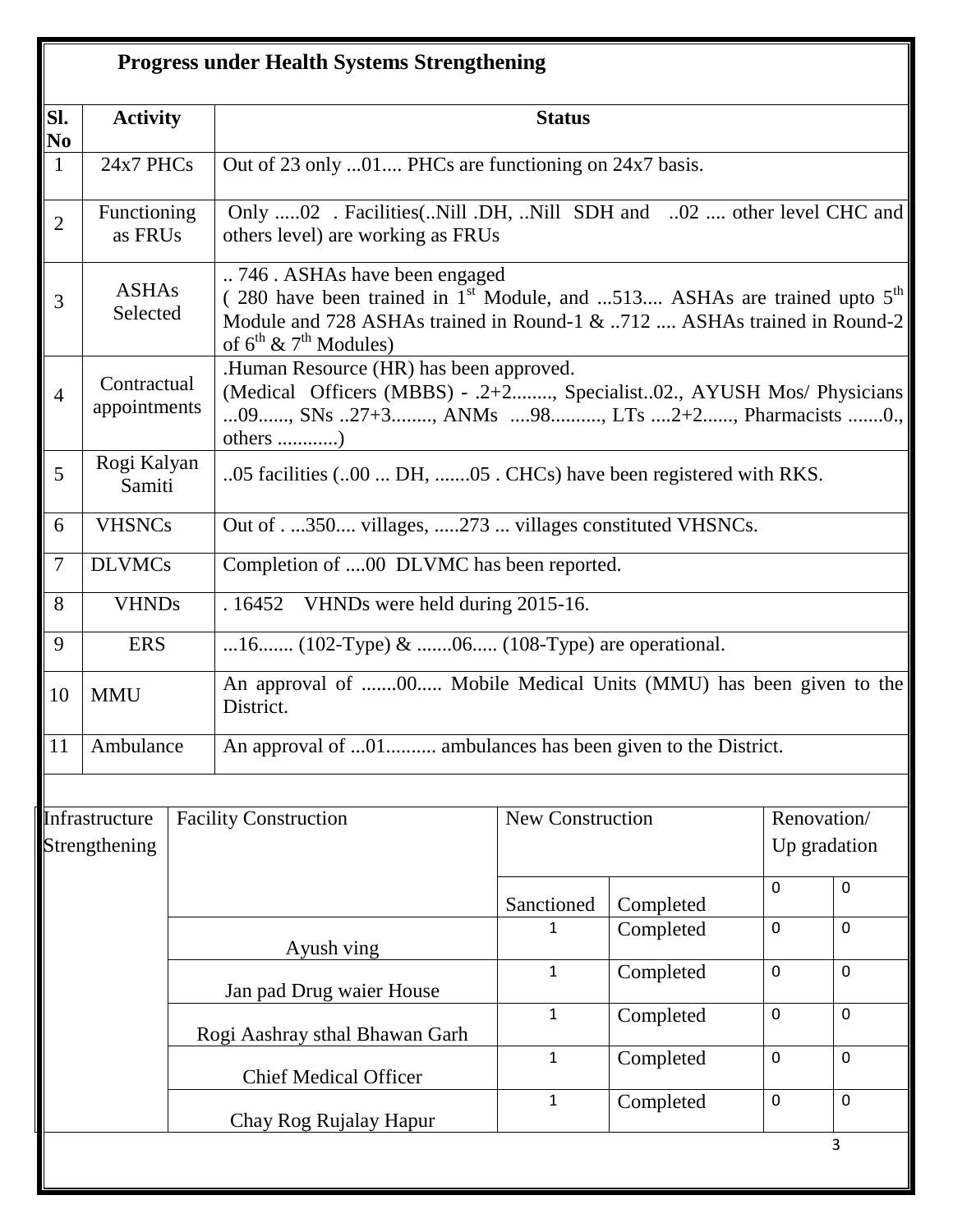|                               | Samudayak Swasthya Kendra<br>Pilakhwua          | $\mathbf 1$  | <b>Under Process</b> | 0 | $\mathbf 0$ |
|-------------------------------|-------------------------------------------------|--------------|----------------------|---|-------------|
|                               | <b>Trama Centre GarhMukteswar</b>               | $\mathbf{1}$ | <b>Under Process</b> | 0 | $\Omega$    |
|                               | 100 Shayaiya Sanukt Chikitsalay<br>Hapur.       | 1            | Completed            | 0 | $\mathbf 0$ |
|                               | Smaudayak Swasthya Kendra Sim.                  | $\mathbf{1}$ | Completed            | 0 | $\mathbf 0$ |
| New Born<br><b>Care Units</b> | Sick New Born Care unit (SNCU)                  | $\Omega$     |                      |   |             |
| established                   | New Born Stabilization Unit (NBSU)              |              |                      |   |             |
|                               | New Born Care Corner (NBCC)                     | 7            |                      |   |             |
|                               | <b>Nutrition Rehabilitation Center</b><br>(NRC) | $\theta$     |                      |   |             |

# **Physical Progress of Institutional Deliveries and JSY**

| Year    | <b>Institutional Deliveries</b> | <b>JSY</b> beneficiaries |
|---------|---------------------------------|--------------------------|
| 2012-13 | 13253                           | 5311                     |
| 2013-14 | 13410                           | 5692                     |
| 2014-15 | 28630                           | 6050                     |
| 2015-16 | 28886                           | 7217                     |
| 2016-17 |                                 |                          |

### **1. Funds Released under NRHM** (in crores)

| Year         | <b>Allocation</b> | Release* | <b>Expenditure</b> |
|--------------|-------------------|----------|--------------------|
| 2012-13      | 5.02              | 8.5      | 2.78               |
| 2013-14      | 7.9               | 15.37    | 6.73               |
| 2014-15      | 1.78              | 17.17    | 8.56               |
| $2015 - 16$  | 1.27              | 20.21    | 12.56              |
| <b>Total</b> | 15.97             | 61.25    | 30.63              |

\*Release figures for the F.Y. 2015-16 are updated on 31.03.2016 and provisional.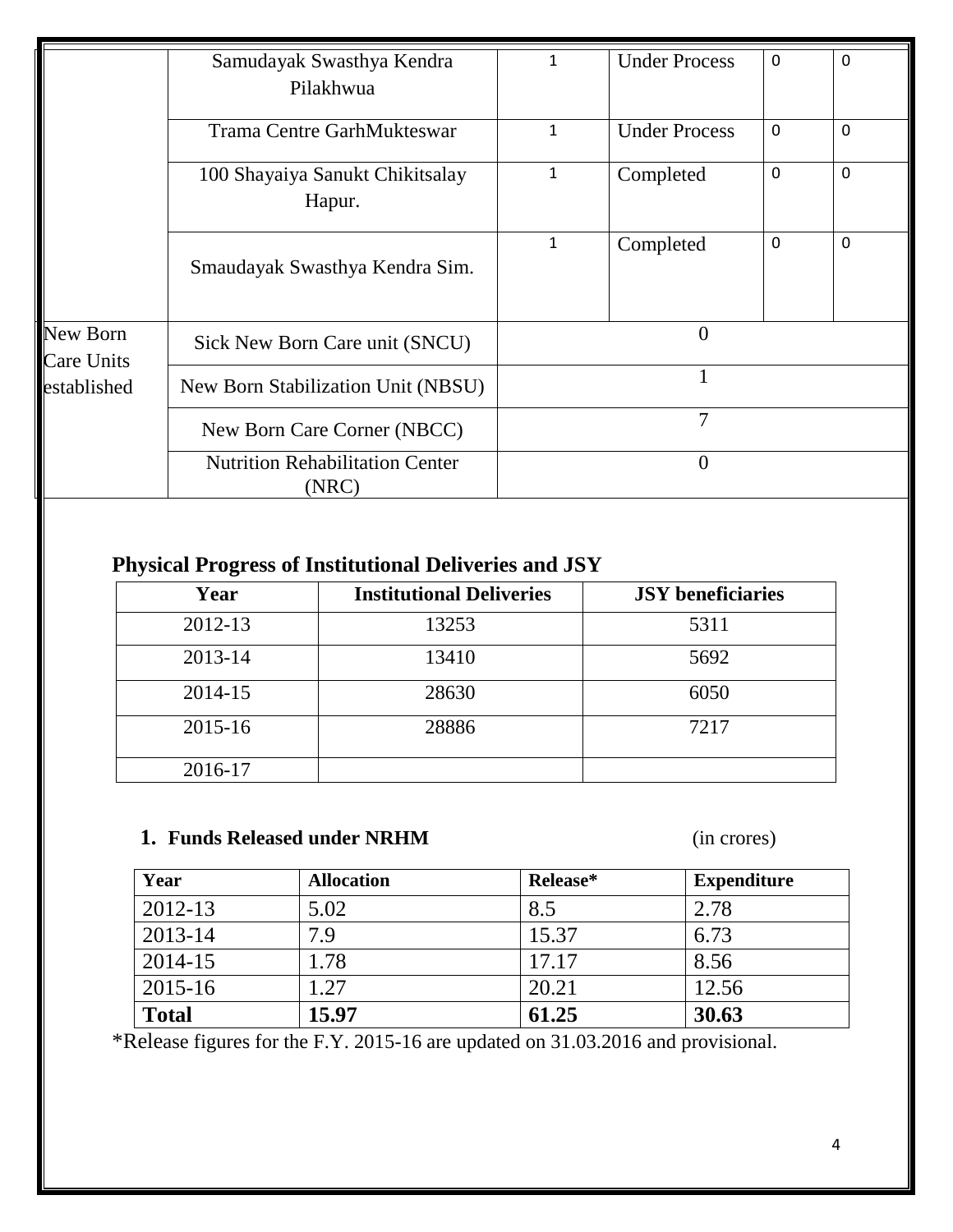### **NUHM**

### **A. Demographic Profile (As per Census 2011):**

|                | Total Population (In lakhs)                                                   | 1281272  |
|----------------|-------------------------------------------------------------------------------|----------|
| 2              | Urban Population (In lakhs)                                                   | 473724   |
| 3              | Urban Population as percentage of total population                            | 36       |
| $\overline{4}$ | Urban slum population (in lakhs)                                              | 136628   |
| 5              | Slum population as percentage of urban population                             | 28.8     |
| 6              | Number of Metro cities                                                        | O        |
| 7              | Number of Million + cities $(> 10$ lakh population)                           | $\theta$ |
| 8              | Number of cities with 1 to 10 lakh population                                 | 01       |
| 9              | Number of towns with less than 1 lakh but more than 50<br>thousand population | 02       |
| 10             | Number of State HQs/District HQs which have population                        |          |
|                | between 50 thousand to 30 thousand                                            | 01       |
| 11             | Total Eligible cities $(6+7+8+9+10)$                                          | 04       |
| 12             | Total cities covered under NUHM till 2015-16                                  | 02       |

### **B. Coverage:**

### **Status of NUHM in the District Hapur**

# **(Position as on 31st December, 2015)**

| Sl. No. | <b>Activities</b>                     | <b>Approved</b>   | <b>Progress</b> |
|---------|---------------------------------------|-------------------|-----------------|
| 1.      | <b>Planning &amp; Mapping</b>         |                   |                 |
| 2.      | <b>Human Resource</b>                 | <b>Sanctioned</b> | $In - position$ |
|         | <b>Medical Officers</b>               | 03                | 03              |
|         | <b>Staff Nurses</b>                   | 06                | 06              |
|         | <b>Auxiliary Nurse Midwife (ANMs)</b> | 29                | 27              |
|         | Lab Technicians                       | 03                | 03              |
|         | Pharmacists                           | 03                | 03              |
|         | <b>ASHA</b>                           | 71                | 71              |
|         | Mahila Arogya Samiti (MAS)            | $\overline{0}$    | $\overline{0}$  |
|         | <b>State Program Management Unit</b>  |                   |                 |
|         | District Program Management Unit      | 01                | 01              |
| 3.      | <b>Infrastructure</b>                 |                   |                 |
|         | <b>U-PHCs</b>                         | $\overline{0}$    | $\overline{0}$  |
|         | Strengthening of U-PHCs               | 03                | 03              |
|         | New U-PHCs                            | 03                | 03              |
|         | <b>U-CHCs</b>                         | $\overline{0}$    | $\overline{0}$  |
|         | Strengthening of U-CHCs               | $\overline{0}$    | $\overline{0}$  |